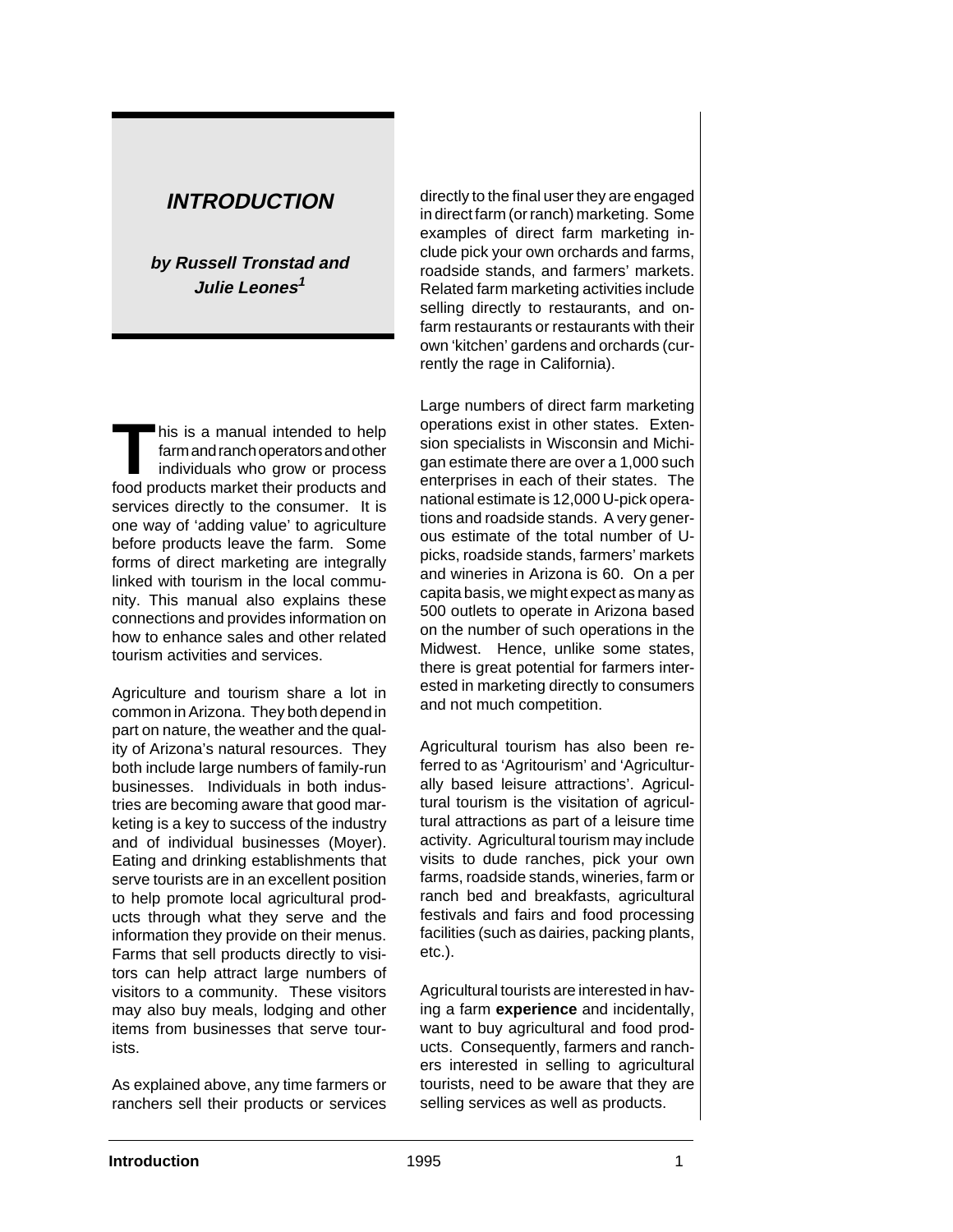Not all agricultural tourism involves purchasing directly from farms, but much of it does and not all direct farm marketing is done to people interested in a farm experience, but much of it is. Farm and ranch operators who plan to do some direct marketing can benefit from understanding who agricultural tourists are and what they are looking for.

The idea of creating a reference handbook on direct farm marketing and tourism came out of a study of agricultural tourism in Cochise County, Arizona and subsequent discussions with extension specialists and agents who have worked with producers interested in direct marketing. Materials pertaining to direct marketing and agricultural tourism from all over the United States were reviewed and the best materials were incorporated where appropriate. Some articles or publications have been included 'as is' while others are referenced in articles written specifically for this handbook. Finally some materials are excerpts from longer publications.

This handbook is intended for three distinct audiences. The first audience is agricultural producers in the state already involved in direct marketing. A second audience includes farm and ranch operators who are interested in direct marketing of services or products that they currently produce. The final audience are individuals such as master gardeners, 4- H members and others who want to grow or process products especially for direct marketing.

The manual is organized in sections that can stand on their own. A farm operator interested in starting to direct market may benefit from going through the manual systematically from start to finish. Farm operators already involved in direct marketing may wish to refer first to the sections that most concern or interest them. The manual has been placed in a binder to allow the addition of new materials as they become available. Each section consists of a brief introduction and a compilation of materials relating to the section topic. Each section also includes a list of references.

#### **References**

Cottingham, John and G. Palzkill. A Profile of Consumers at Roadside and Pick Your Own Markets. University of Wisconsin. Direct Marketing 20, November, 1990.

Moyer, Harriett. "Ag-Tourism— How to Get It Started in Your State." In Using Tourism and Travel as a Community and Rural Revitalization Strategy. University of Minnesota, Minneapolis, Minnesota, p. 116-119.

Propst, Dennis, P.S. Newmeyer and T.E. Combrink. Direct Marketing of Agricultural Products to Tourists. Michigan State University CES #12, 1986.

<sup>1</sup> Russell Tronstad and Julie Leones, Assistant Specialists, Department of Agriculture and Resource Economics, Cooperative Extension, The University of Arizona, Tucson, Az.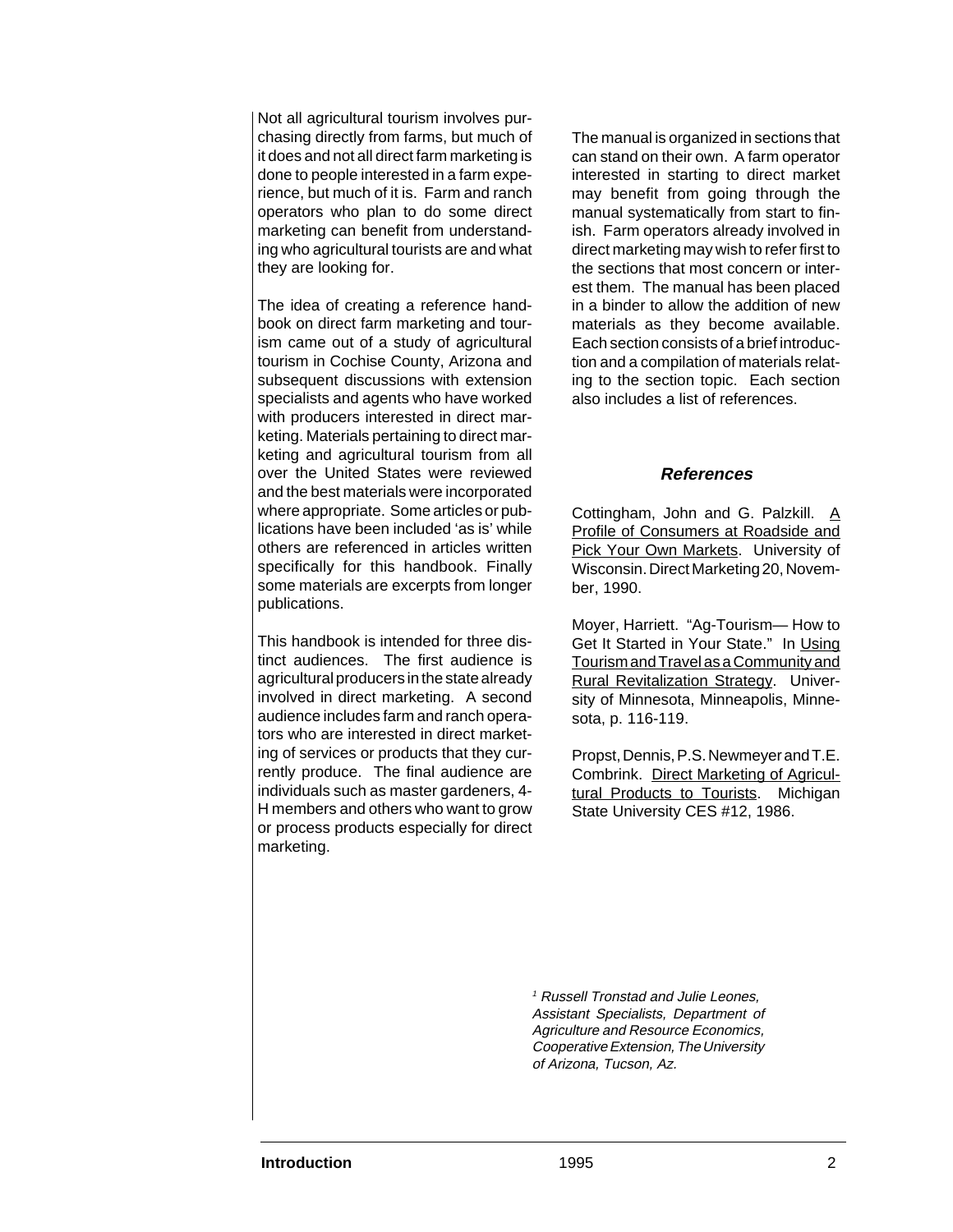### *FROM:*

Direct Farm Marketing and Tourism Handbook.

#### *Disclaimer*

*Neither the issuing individual, originating unit, Arizona Cooperative Extension, nor the Arizona Board of Regents warrant or guarantee the use or results of this publication issued by Arizona Cooperative Extension and its cooperating Departments and Offices.*

*Any products, services, or organizations that are mentioned, shown, or indirectly implied in this publication do not imply endorsement by The University of Arizona.*

*Issued in furtherance of Cooperative Extension work, acts of May 8 and June 30, 1914, in cooperation with the U.S. Department of Agriculture, James Christenson, Director, Cooperative Extension, College of Agriculture, The University of Arizona.*

*The University of Arizona College of Agriculture is an Equal Opportunity employer authorized to provide research, educational information and other services only to individuals and institutions that function without regard to sex, race, religion, color, national origin, age, Vietnam Era Veteran's status, or disability.*